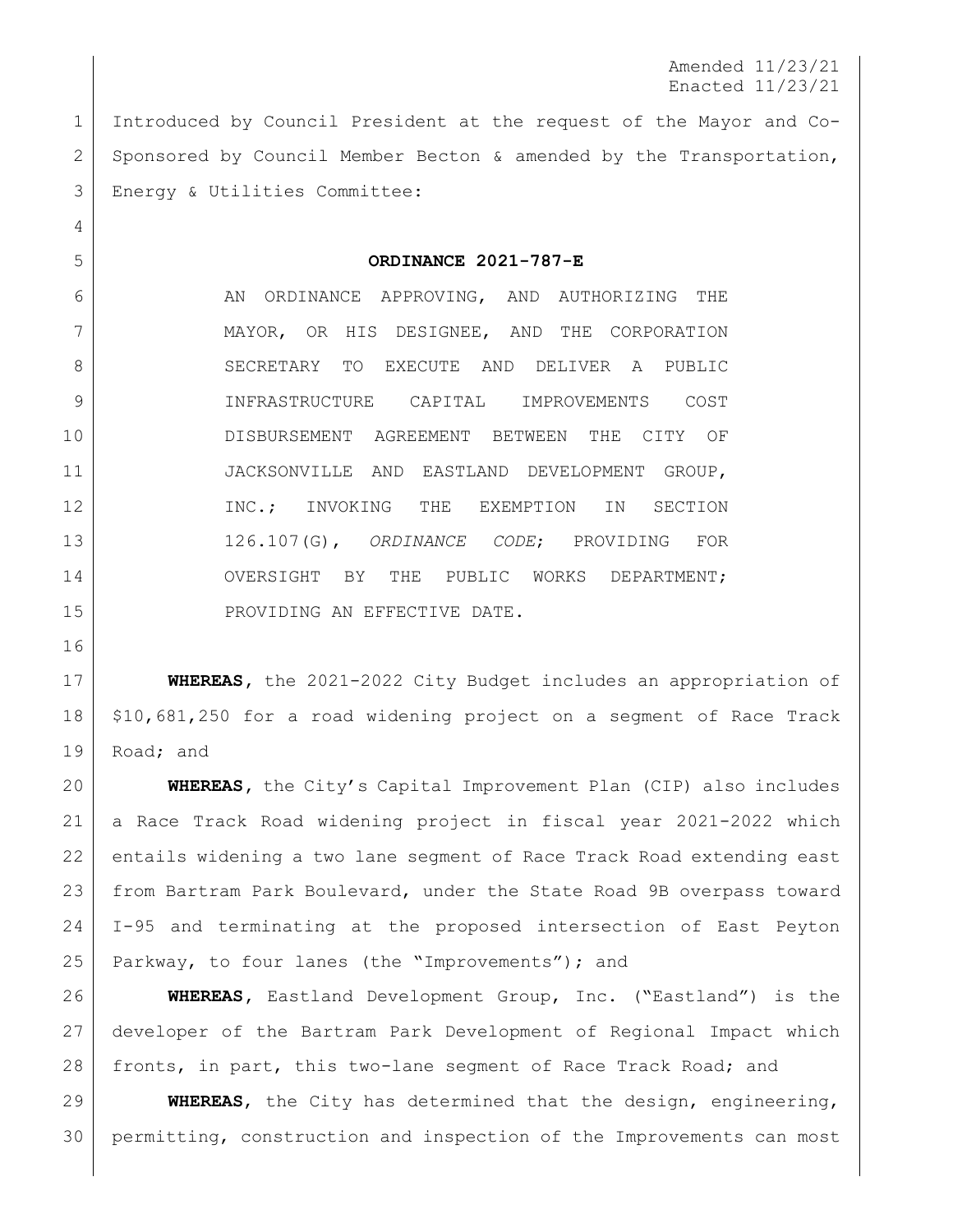1 efficiently and cost effectively be completed by Eastland; and

 **WHEREAS**, Eastland has agreed to undertake the design, engineering, permitting, construction and inspections of the Improvements in accordance with the terms and conditions outlined in the Public Infrastructure Capital Improvements Costs Disbursement Agreement (the "Agreement"), attached hereto as **Revised Exhibit 1**, Rev Agmt, November 15, 2021 - TEU" and incorporated herein by this 8 reference; and

 **WHEREAS**, pursuant to the Agreement, the City has agreed to fund the design, engineering, permitting, construction and inspection of the Improvements in a maximum amount equal to the lesser of the actual 12 verified costs for construction of the Improvements, or \$10,681,250, 13 with the balance, if any, to be funded by Eastland; and

 **WHEREAS,** the funds to pay the City's share in the costs to complete the Improvements were already appropriated pursuant to 2021- 504-E; now therefore

**BE IT ORDAINED** by the Council of the City of Jacksonville:

 **Section 1. Recitals.** The recitals set forth above are true 19 and correct and are incorporated herein by this reference.

 **Section 2. Approval and authorization to execute.** There is hereby approved, and the Mayor, or his designee, and Corporation 22 Secretary are hereby authorized to execute and deliver, the Public Infrastructure Capital Improvements Costs Disbursements Agreement between the City of Jacksonville and Eastland Development Group, Inc., in substantially the form as is attached hereto as **Revised Exhibit 1** and incorporated herein by this reference (the "Agreement"), including any amendments or extensions thereto. The Agreement may include such additions, deletions and changes as may be reasonable, necessary and incidental for carrying out the purposes thereof, as may be acceptable to the Mayor, or his designee, with such inclusion and acceptance being evidenced by execution of the Agreement by the

 $- 2 -$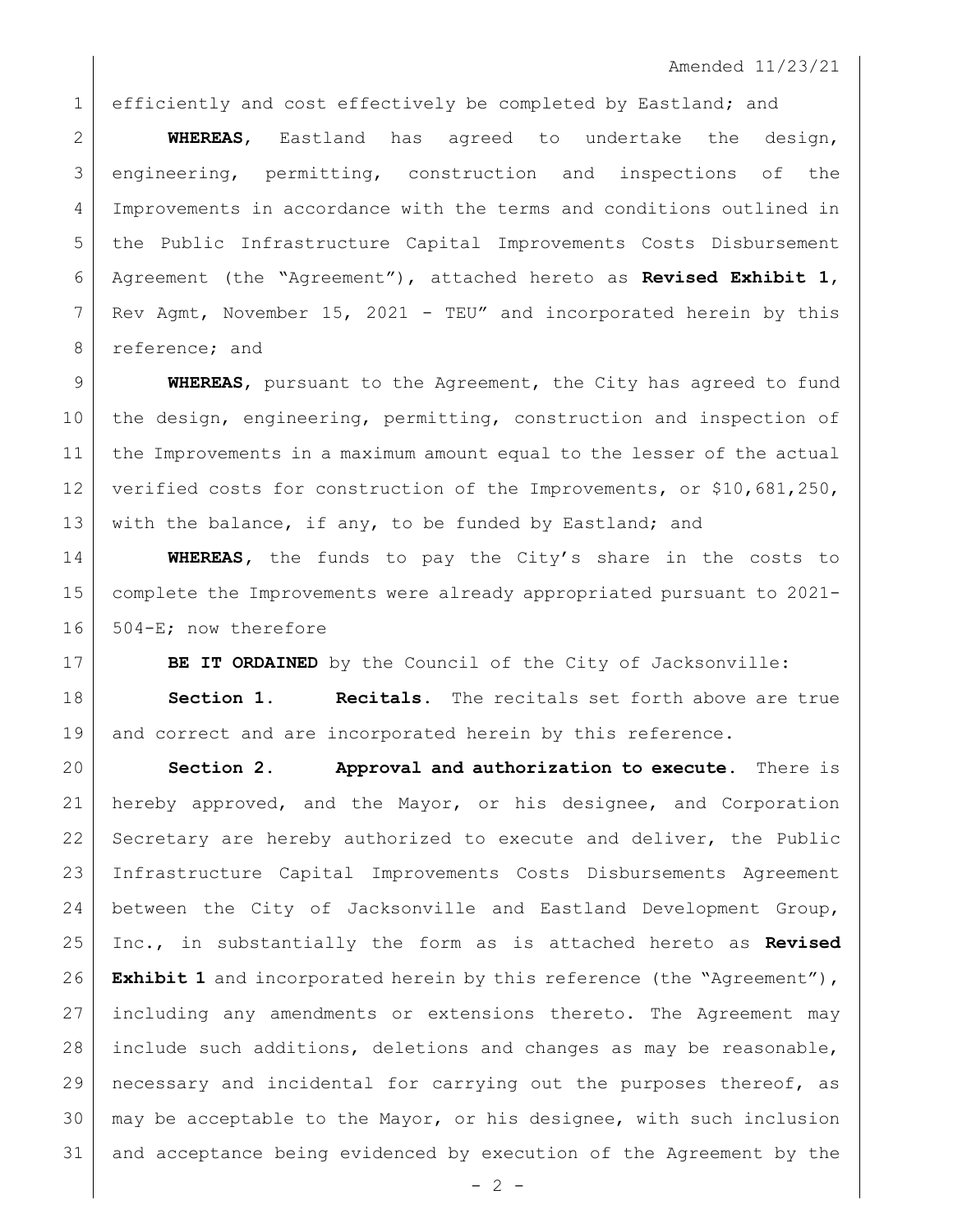## Amended 11/23/21

1 Mayor, or his designee; provided however, no amendment, extension, or modification to the Agreement may increase the financial obligations or liability of the City to an amount in excess of the 4 amount stated in the Agreement or decrease the duties and obligations 5 of Eastland Development Group, Inc. as stated in the Agreement, and any such modification shall be technical only and shall be subject to appropriate legal review and approval by the Office of General Counsel. For the purposes of this Ordinance, the term "technical changes" is defined as those changes having no financial impact to the City and any other non-substantive changes that do not substantively increase the duties and responsibilities of the City 12 under the provisions of the Agreement.

 **Section 3. Invoking the exception to Section 126.107(g), Ordinance Code.** The City is hereby authorized to enter into the Agreement approved and authorized in Section 2 above. Pursuant to Section 126.107(g) (Exemptions), Part 1 (General Regulations), Chapter 126 (Procurement Code), *Ordinance Code*, such procurement is exempted from competitive solicitation because the supplies or services are to be provided by those specifically prescribed within authorizing legislation that appropriates the same. With the exception of the foregoing, all other provisions of Chapter 126, *Ordinance Code*, shall remain in full force and effect.

 **Section 4. Oversight.** The Public Works Department shall provide oversight of the Agreement and the project described herein.

 **Section 5. Effective Date.** This Ordinance shall become effective upon signature by the Mayor or upon becoming effective 27 | without the Mayor's signature.

- 3 -